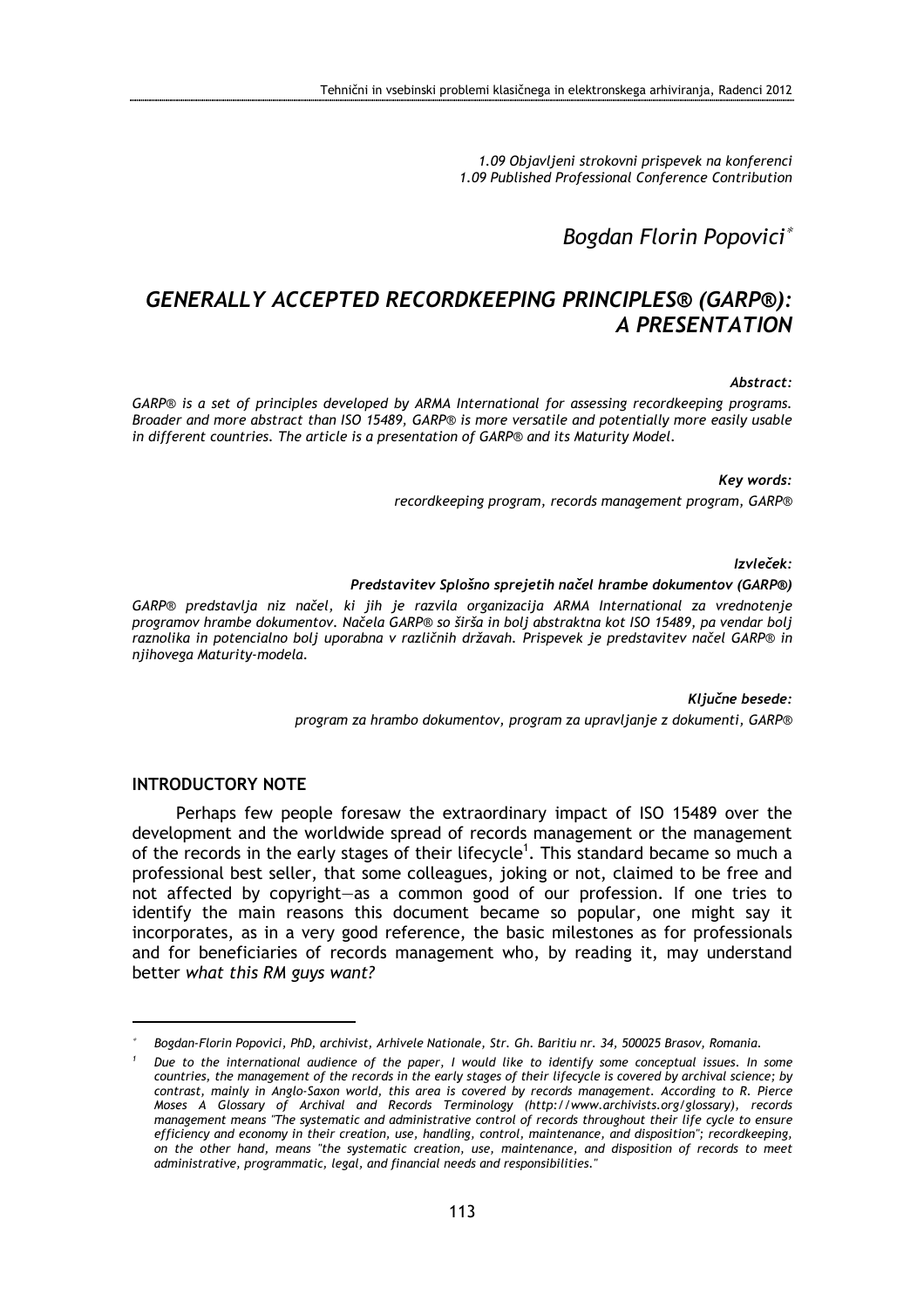#### GENERAL OVERVIEW

Despite it is not as famous as ISO 15489 $^2$  (even though it was adopted early in 2009 by the Society of American Archivists), the Generally Accepted Recordkeeping Principles® or GARP® tends to fulfill a similar role, of a basic professional landmark. In comparison with ISO 15489 GARP® is much more theoretical, more general, and, I might say, much more flexible and versatile in implementation, over different recordkeeping (and records management) practices. In fact, it lists the basic principles for a proper recordkeeping and, by this, the main outcomes of a recordkeeping program. In this regard, GARP® is useful for:

- Regulators To protect the public by assuring access about the operations, policies and procedures of regulated companies
- RIM Professionals To measure the records management programs of companies in a consistent and systematic manner
- Businesses To document to regulators and the public that information will be available from these companies if ever needed.<sup>3</sup>

#### WHO OWNS IT?

GARP® was developed by the US based ARMA International (former Association of Records Managers and Administrators), who owns the sole property over GARP®, the GARP® Information Governance Maturity Model, and all related presentations, downloads, and materials pertaining to GARP $@^4$ .

#### Principles

 $\overline{a}$ 

GARP® promotes 8 principles, aiming to cover the whole range of media, organizations and legal environment.

"These principles are comprehensive in scope, but general in nature. They are not addressed to a specific situation, industry, country, or organization, nor are they intended to set forth a legal rule for compliance that must be strictly adhered to by every organization in every circumstance. They are intended to set forth the characteristics of an effective recordkeeping program, while allowing flexibility based upon the unique circumstances of an organization's size, sophistication, legal environment, or resources."

<sup>2</sup> A short comparison between the two products in Gordon E.J. Hoke, Ten Years After: RIM Standards Evolve Slowly, available at http://content.arma.org/IMM/ColumnsWebExclusives/columnwebexclusivetenyears after.aspx (last visit 2011-11-17).

 $^3$  Generally Accepted Recordkeeping Principles: Where it's at, what it means, and what to look for, available at www.arma.org/garp/GARPoverview.pptx (last visit 2011-11-17).

<sup>4</sup> About ARMA International and the Generally Accepted Recordkeeping Principles ®: ARMA International (www.arma.org) is a not-for-profit professional association and the authority on managing records and information. Formed in 1955, ARMA International is the oldest and largest association for the information management profession with a current international membership of more than 10,000. It provides education, publications, and information on the efficient maintenance, retrieval, and preservation of vital information created in public and private organizations in all sectors of the economy. It also publishes Information Management magazine, and the Generally Accepted Recordkeeping Principles ® (GARP ®). More information about GARP ® can be found at www.arma.org/garp.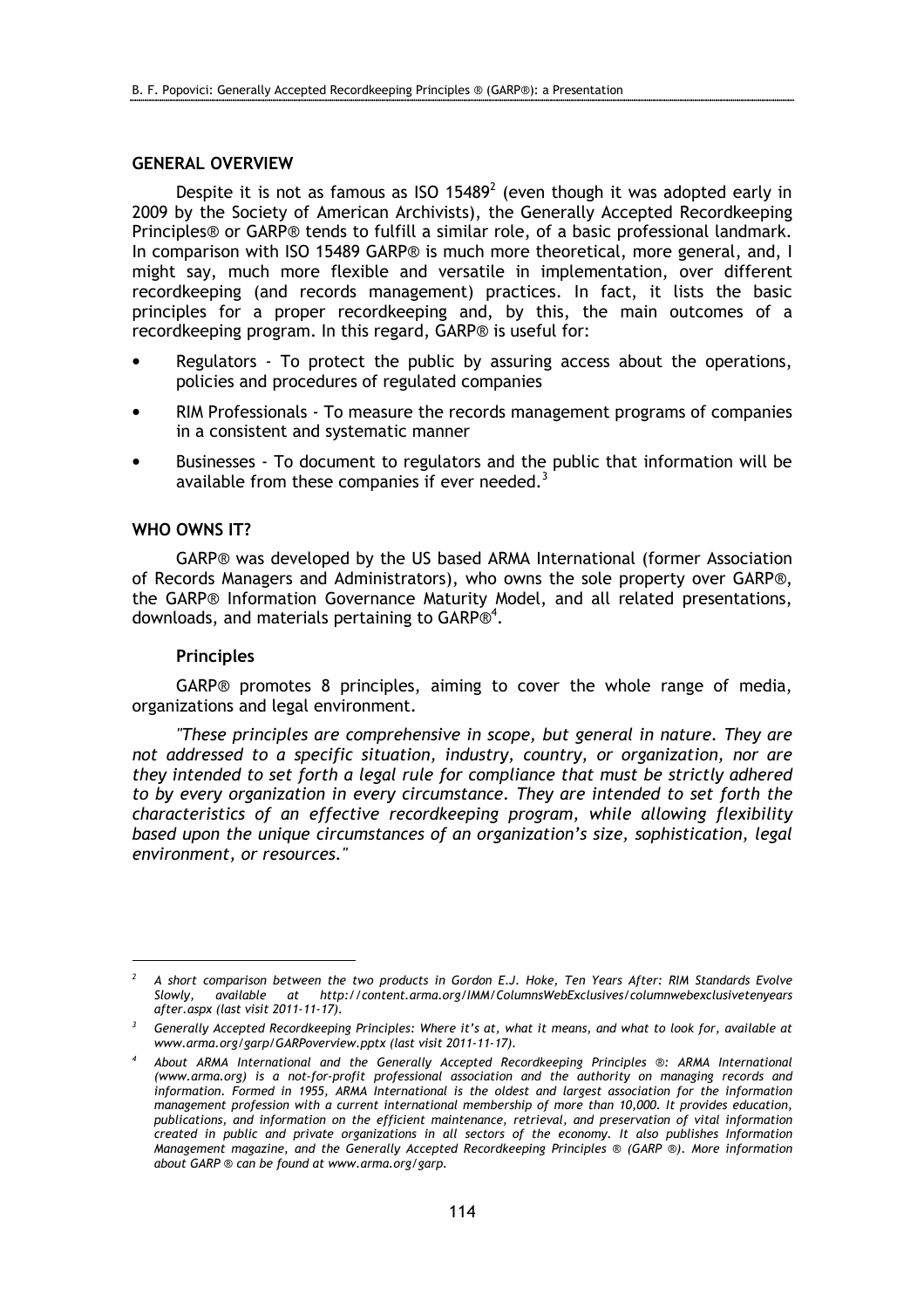These principles [sometimes summarized as A(ccountabilty)—T(transparency)  $I(n$ tegrity) P(rotection)–C(compliance) A(vailability) R(etention) D(isposition)<sup>5</sup>] are presented below.

"Principle of Accountability = An organization shall assign a senior executive who will oversee a recordkeeping program and delegate program responsibility to appropriate individuals, adopt policies and procedures to guide personnel, and ensure program auditability".

This principle addresses the accountability over the program of recordkeeping itself. Often, organizations failed to implement proper practices to manage records because the position of the professional staff is very low in hierarchy and nobody really cares about their supporting activity. Also, even though policies are adopted, they are neglected by the people in the organization because such policies and programs might lack consistent support for top level management or different divisions have different interests and subordinations, neglecting policies issued by other divisions. Applying this principle not only gives to a program for managing records the proper authority and support inside an organization, but it also provides a way of auditing the implementation. About this last item (auditability), GARP states it covers the following aspects:

- "Staff should be able to demonstrate program awareness.
- Records should be retained for the right amount of time and disposed of when no longer required.
- Policies should be kept up-to-date and cover all records media.
- Auditing should verify the status of complying with these standards".

### "Principle of Integrity = A recordkeeping program shall be constructed so the records and information generated or managed by or for the organization have a reasonable and suitable guarantee of authenticity and reliability."

This principle addresses the issue of the authoritativeness of the records created inside an organization. If proper implemented, a recordkeeping program should prove the integrity and authenticity of the records. Covering the first three characteristics of authoritative records presented in ISO 15489 (authenticity, reliability, integrity), this principle also covers the need to manage all the records of an organization, as a whole, no matter the medium and types. A special emphasis is put on the need of having the audit trails of the events in the records lifecycle and the reliability of the system that manage them.

### "Principle of Protection = A recordkeeping program shall be constructed to ensure a reasonable level of protection to records and information that are private, confidential, privileged, secret, or essential to business continuity."

This principle covers several issues regarding the access and disclosure of the information. As it is common knowledge, information is an asset of organizations that might be interesting for third parties. In this regard, a recordkeeping program should envisage the necessary security measures in order to protect the information of being

 $\overline{a}$ 

<sup>5</sup> Nick De Laurentis, GARP ® Maturity Model Is Your Organization Ready? at http://www.slideshare.net/NDe Laurentis/20100407garp-maturity-model.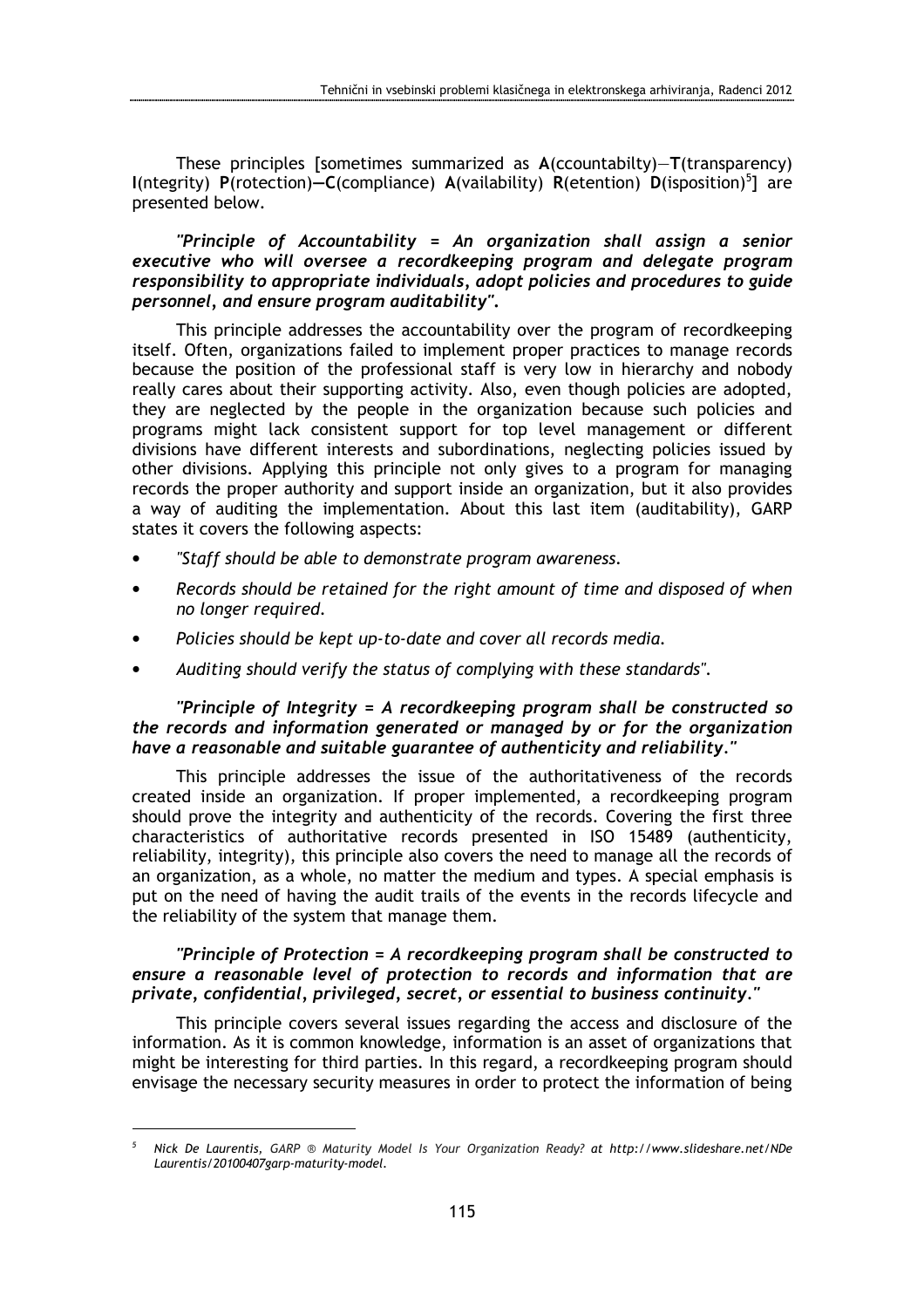disclosed outside of the organization. In the same time, the program must require that only authorized personnel can access certain information. This is more present these days, when social networking is an important involuntary source for disclosure of sensitive data, not to mention the cyber criminality. In the same, time, this principle should be applied in the records destruction phase; if not properly performed, a records destruction might lead to disclosures.

#### "Principle of Compliance = The recordkeeping program shall be constructed to comply with applicable laws and other binding authorities, as well as the organization's policies."

One important issue in the contemporary organizations is the multitude and the diversity of standards, policies, regulations etc. that different divisions or entire organization must obey. The goal of a good recordkeeping program is to ensure that all the applicable laws, standards, code of conduct etc. are applied in respect with records, that all the records contain the elements required and that they are managed accordingly, no matter what field or division of the organization. The recordkeeping system should be a tool for providing accountability on the legal behavior of the organization.

#### "Principle of Availability = An organization shall maintain records in a manner that ensures timely, efficient, and accurate retrieval of needed information."

Often, the records are physically stored in improper conditions that lead to a quick and severe deteriorations. On the other hand, for the purpose of protection, some employees keep the records in their own office, also in improper storage environmental conditions. In the IT systems, the upgrade often neglects previous data, and, in short time, they might become unreadable. All these situations are covered by this principle whose implementation would require to an organization to take proper measures for keeping records usable over time (usability—in ISO 15489). In the same time, the principle approaches the need for proper finding tools and proper training for employee in order to find information, in a manner that serves the interests of an organization.

#### "Principle of Retention = An organization shall maintain its records and information for an appropriate time, taking into account legal, regulatory, fiscal, operational, and historical requirements."

Not once these days, the automated operational systems are designed taking into account only the present day needs. I mean, the systems are designed with no clue to the amount of information that will be stored and that, at a given moment, it will need too many resources to be maintained. In this regard, this principle require for an organization to pay attention to the determination of retention periods for records. That is, a record should be kept only as long as its legal and regulatory, fiscal, operational or historical values last; it should be eliminated after this retention periods expire in order to save valuable resources of being wasted in maintaining records that have not longer value.

"Principle of Disposition = An organization shall provide secure and appropriate disposition for records that are no longer required to be maintained by applicable laws and the organization's policies."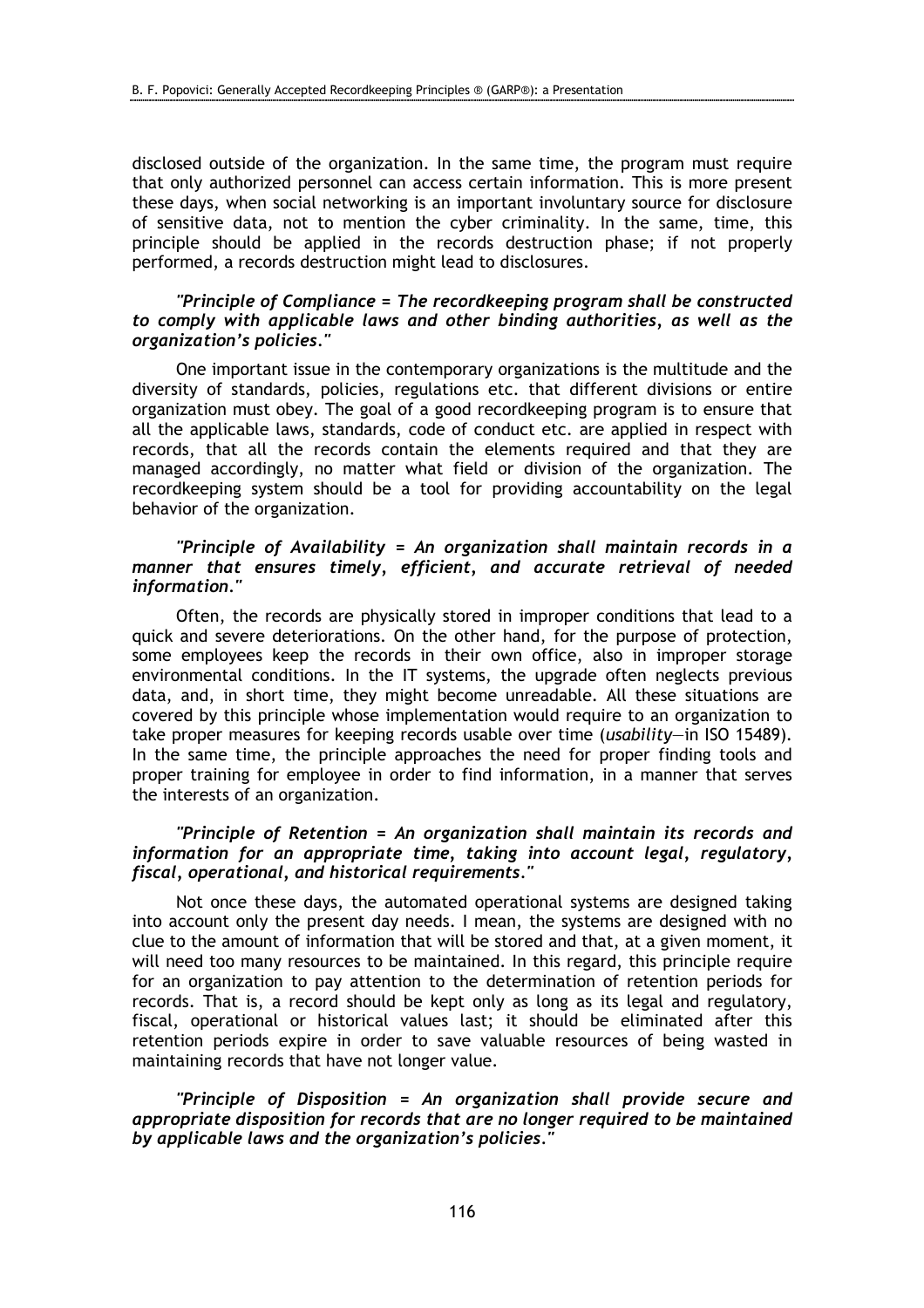Following the previous principle, records whose retention periods expire should be disposed, in order to save the resources and protect organizational interest. Also, those records of ongoing need should be transferred to another facility or to an historical archive. In either case, the organization should ensure a proper documentation of its actions and to ensure the removal of the records and all its derivatives (working copies, backup files etc.) beyond the possible restoration.

"Principle of Transparency = The processes and activities of an organization's recordkeeping program shall be documented in an understandable manner and be available to all personnel and appropriate interested parties."

This principle addresses the mandatory requirement of documenting every aspect of a recordkeeping program, both for the people working in an organization and implementing, by every step of their activity, the program requirements and for those who audit the system.

#### THE MATURITY MODEL

 $\overline{a}$ 

Based on GARP®, ARMA International developed the so-called Information Governance Maturity Model. This is a sort of scale for assessing the development of recordkeeping program inside an organization and to help improve it. The Maturity Model consists of 5 levels that are listed below (excerpts from original). For each of 8 principles, the 5 levels are applicable $^6$ .

| Level                         | <b>Description</b>                                                                                                                                                                                                       | Organizational impact                                                                                                                                                   |
|-------------------------------|--------------------------------------------------------------------------------------------------------------------------------------------------------------------------------------------------------------------------|-------------------------------------------------------------------------------------------------------------------------------------------------------------------------|
| Level 1<br>(Sub-Standard)     | "Recordkeeping concerns are either<br>not addressed at all, or are addressed<br>in a very ad hoc manner".                                                                                                                | Organizations should be concerned<br>"that their programs will not meet<br>legal or regulatory scrutiny."                                                               |
| Level 2<br>(In Development)   | "There is a developing recognition that<br>recordkeeping has an impact on the<br>organization, and that the<br>organization may benefit from a more<br>defined information governance<br>program."                       | Organizations are "still vulnerable<br>to legal or regulatory scrutiny since<br>practices are ill-defined and still<br>largely ad hoc in nature."                       |
| Level 3<br>(Essential)        | There are "defined policies and<br>procedures, and more specific<br>decisions taken to improve<br>recordkeeping."                                                                                                        | Organizations "may still be missing<br>significant opportunities for<br>streamlining business and<br>controlling costs."                                                |
| Level 4<br>(Proactive)        | "Information governance issues and<br>considerations are integrated into<br>business decisions on a routine basis,<br>and the organization easily meets its<br>legal and regulatory requirements."                       | Organizations "should begin to<br>consider the business benefits of<br>information availability in<br>transforming their organizations<br>globally."                    |
| Level 5<br>(Transformational) | There is an integration of "information<br>governance into organization overall<br>corporate infrastructure and business<br>processes to such an extent that<br>compliance with the program<br>requirements is routine." | Organizations "have recognized<br>that effective information<br>governance plays a critical role in<br>cost containment, competitive<br>advantage, and client service." |

<sup>6</sup> The full chart is available here http://www.arma.org/garp/Garp%20maturity%20Model.pdf (visited 2011-11-15).